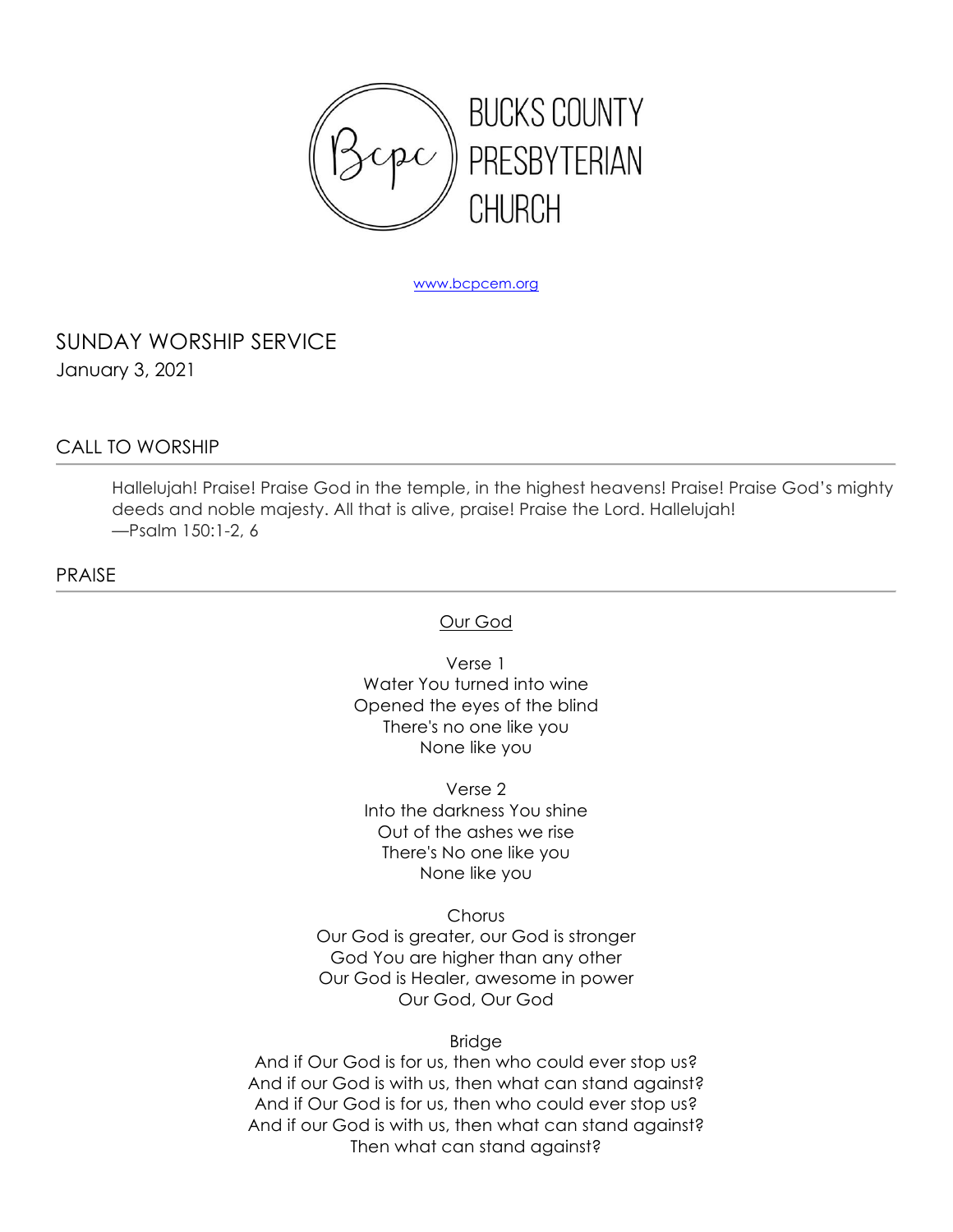### The apostle John wrote:

My little children, I am writing these things to you so that you may not sin. But if anyone does sin, we have an advocate with the Father, Jesus Christ the righteous; and He is the atoning sacrifice for our sins, and not for ours only but also for the sins of the whole world. In the strength of this assurance, let us confess our sins to God. —based on 1 John 2:1-2, NRSV

# SILENT CONFESSION

# CORPORATE PRAYER

LORD JESUS, Give me a deeper repentance, a horror of sin, a dread of its approach; help me chastely to flee it, and jealously to resolve that my heart shall be Thine alone. Give me a deeper trust, that I may lose myself to find myself in Thee, the ground of my rest, the spring of my being. Give me a deeper knowledge of Thyself as Saviour, Master, Lord, and King. Give me deeper power in private prayer, more sweetness in thy Word, more steadfast grip on its truth. Give me deeper holiness in speech, thought, action, and let me not seek moral virtue apart from Thee. Plough deep in me, great Lord, heavenly Husbandman, that my being may be a tilled field, the roots of grace spreading far and wide, until Thou alone art seen in me, Thy beauty golden like summer harvest, Thy fruitfulness as autumn plenty. I have no Master but Thee, no law but Thy will, no delight but Thyself, no wealth but that Thou givest, no good but that Thou blessest, no peace but that Thou bestowest. I am nothing but that Thou makest me, I have nothing but that I receive from Thee, I can be nothing but that grace adorns me. Quarry me deep, dear Lord, and then fill me to overflowing with living water.

## ASSURANCE OF FORGIVENESS

There is therefore now no condemnation for those who are in Christ Jesus. For the law of the Spirit of life has set you free in Christ Jesus from the law of sin and death. —Romans 8:1-2, ESV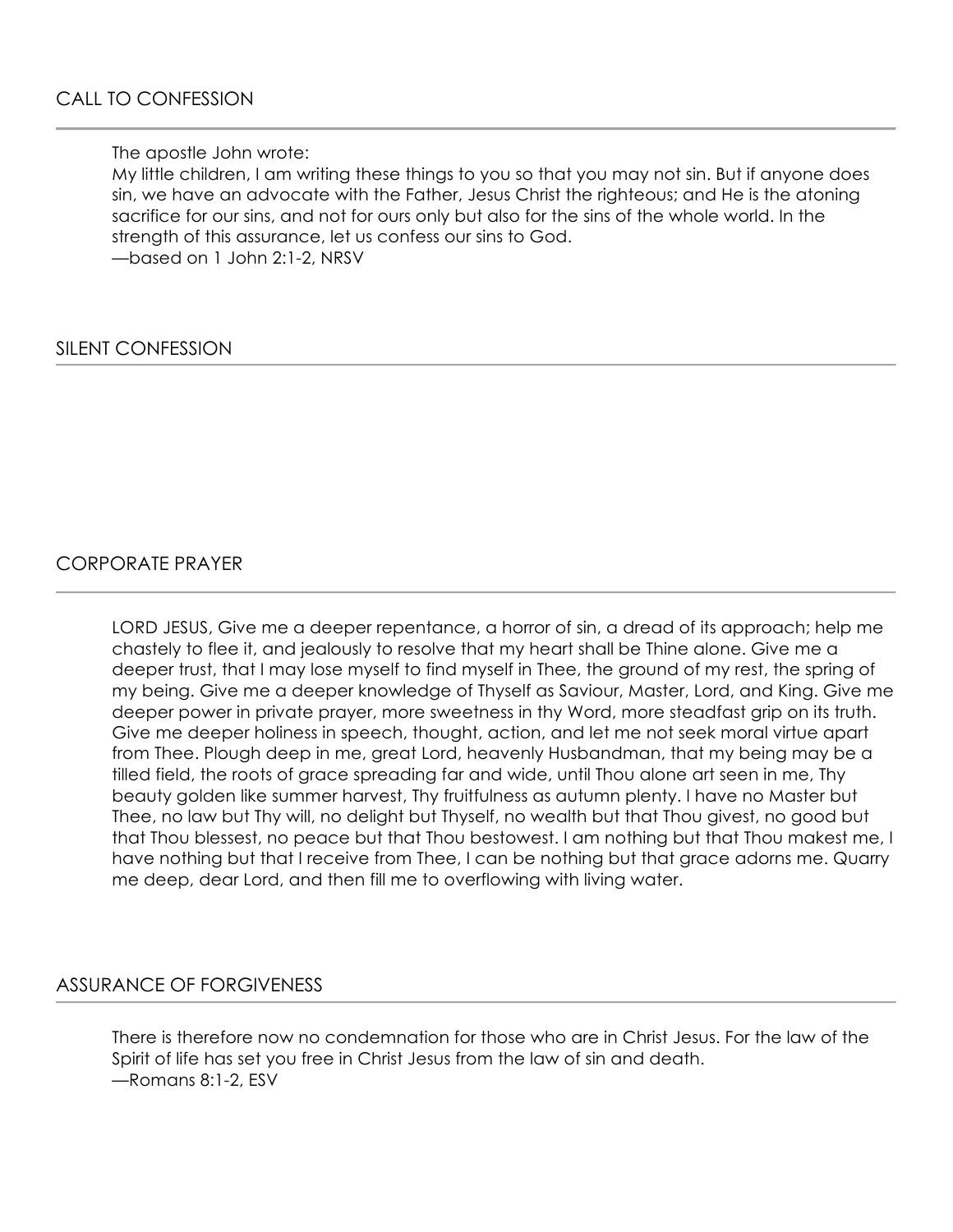#### Psalm 42

*1 As a deer pants for flowing streams, so pants my soul for you, O God. 2 My soul thirsts for God, for the living God. When shall I come and appear before God? 3 My tears have been my food day and night, while they say to me all the day long, "Where is your God?" 4 These things I remember, as I pour out my soul: how I would go with the throng and lead them in procession to the house of God with glad shouts and songs of praise, a multitude keeping festival. 5 Why are you cast down, O my soul, and why are you in turmoil within me? Hope in God; for I shall again praise him, my salvation 6 and my God. My soul is cast down within me; therefore I remember you from the land of Jordan and of Hermon, from Mount Mizar. 7 Deep calls to deep at the roar of your waterfalls; all your breakers and your waves have gone over me. 8 By day the Lord commands his steadfast love, and at night his song is with me, a prayer to the God of my life. 9 I say to God, my rock: "Why have you forgotten me? Why do I go mourning because of the oppression of the enemy?" 10 As with a deadly wound in my bones, my adversaries taunt me, while they say to me all the day long, "Where is your God?" 11 Why are you cast down, O my soul, and why are you in turmoil within me? Hope in God; for I shall again praise him, my salvation and my God.*

#### SERMON

*A New Season of Struggles and Joys* Pastor Peter Pak

# OFFERING & RESPONSE SONG

Please visit www.bcpcem.org/give

#### All Glory Be to Christ

Verse 1 Should nothing of our efforts stand No legacy survive Unless the Lord does raise the house In vain its builders strive To you who boast tomorrow's gain Tell me what is your life A mist that vanishes at dawn All glory be to Christ!

**Chorus** All glory be to Christ our King! All glory be to Christ! His rule and reign we'll ever sing All glory be to Christ!